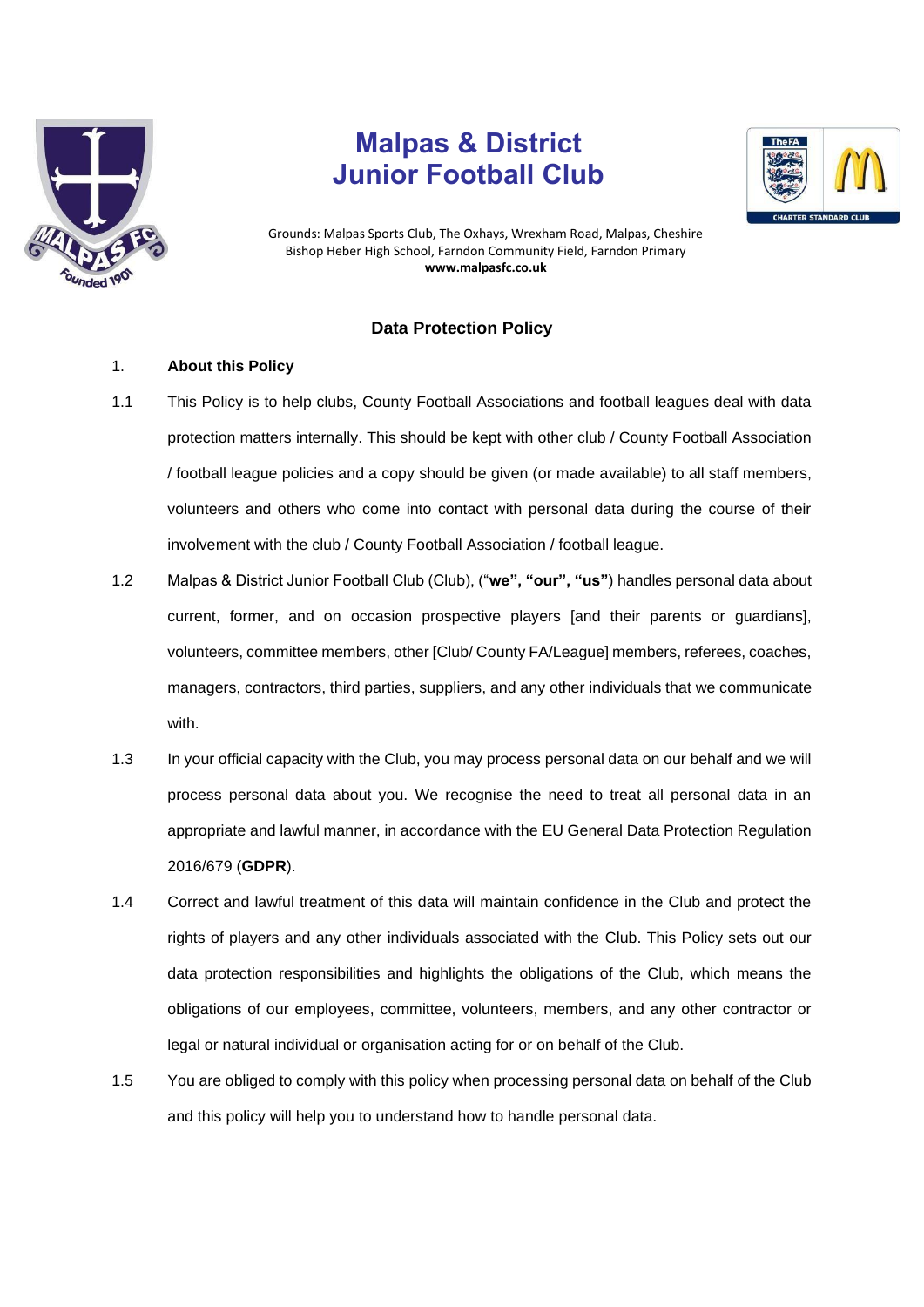- 1.6 The Club Committee will be responsible for ensuring compliance with this Policy. Any questions about this Policy or data protection concerns should be referred to the committee.
- 1.7 We process volunteer, member, referee, coach, manager, contractor, committee, supplier and third party personal data for administrative and Club management purposes. Our purpose for holding this personal data is to be able to contact relevant individuals on Club business and our legal basis for processing your personal data in this way is the contractual relationship we have with you. We will keep this data for 6 months after the end of your official relationship with the Club unless required otherwise by law and / or regulatory requirements. If you do not provide your personal data for this purpose, you will not be able to carry out your role or the obligations of your contract with the Club.
- 1.8 All the key definitions under GDPR can be found [here.](https://ico.org.uk/for-organisations/guide-to-the-general-data-protection-regulation-gdpr/key-definitions/)

#### 2. **What we need from you**

- 2.1 To assist with our compliance with GDPR we will need you to comply with the terms of this policy. We have set out the key guidance in this section but please do read the full policy carefully.
- 2.2 Please help us to comply with the data protection principles (set out briefly in section [3](#page-2-0) of this policy and in further detail below):
	- 2.2.1 please ensure that you only process data in accordance with our transparent processing as set out in our Privacy notice;
	- 2.2.2 please only process personal data for the purposes for which we have collected it (i.e. if you want to do something different with it then please speak to the Club Secretary first);
	- 2.2.3 please do not ask for further information about players and / or members and / or staff and / or volunteers without first checking with Club Secretary;
	- 2.2.4 if you are asked to correct an individual's personal data, please make sure that you can identify that individual and, where you have been able to identify them, make the relevant updates on our records and systems;
	- 2.2.5 please comply with our retention periods listed in our Privacy Notice and make sure that if you still have information which falls outside of those dates, that you delete/destroy it securely;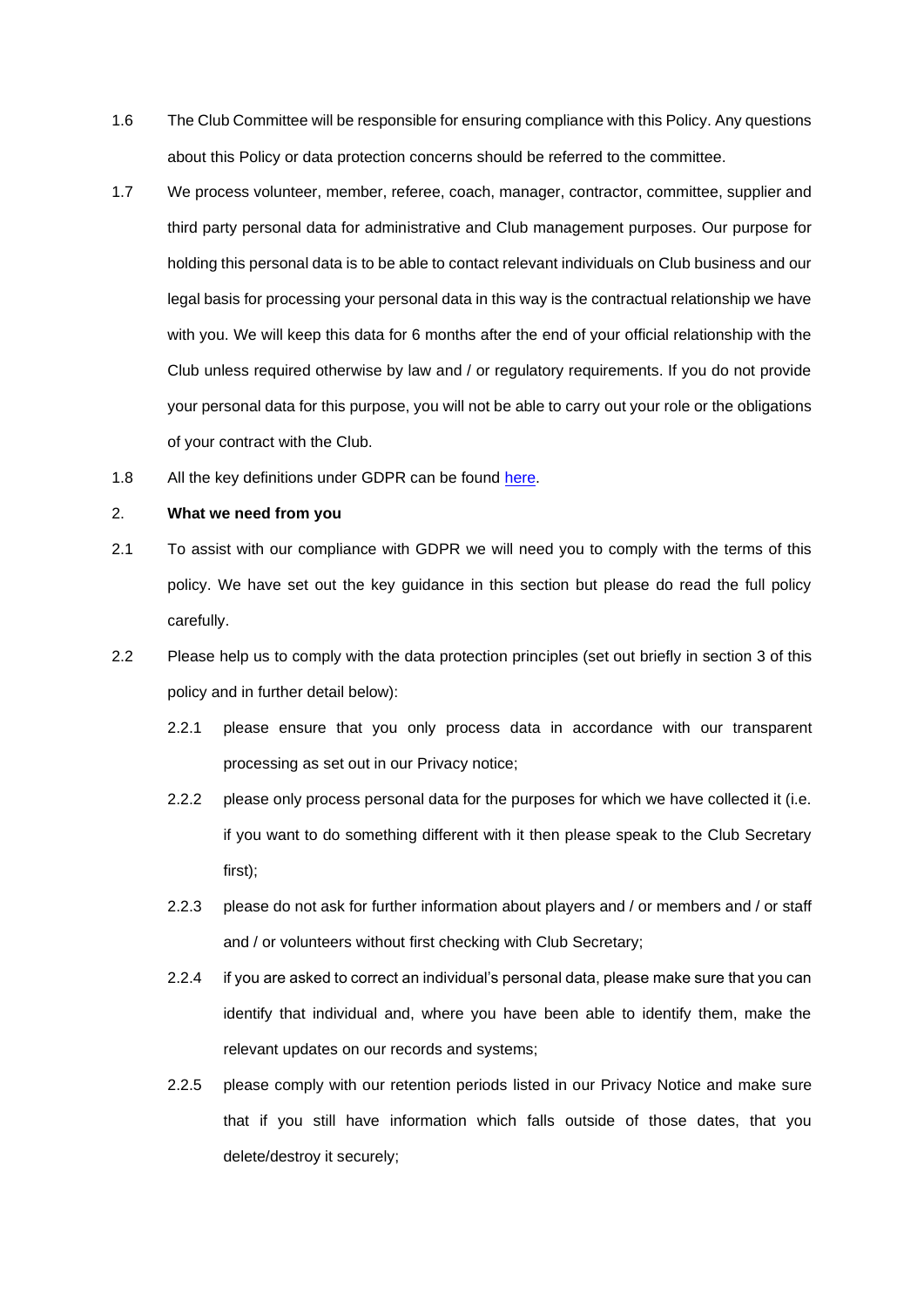- 2.2.6 please treat all personal data as confidential. If it is stored in electronic format then please consider whether the documents themselves should be password protected or whether your personal computer is password protected and whether you can limit the number of people who have access to the information. Please also consider the security levels of any cloud storage provider (and see below). If it is stored in hard copy format then please make sure it is locked away safely and is not kept in a car overnight or disposed of in a public place;
- 2.2.7 if you are looking at using a new electronic system for the storage of information, please talk to the Club Secretary first so that we can decide whether such a system is appropriately secure and complies with GDPR;
- 2.2.8 if you are planning on sharing personal data with anybody new or with a party outside the FA structure then please speak to the Club Secretary before doing so who will be able to check that the correct contractual provisions are in place and that we have a lawful basis to share the information;
- 2.2.9 if you receive a subject access request (or you think somebody is making a subject access request for access to the information we hold on them) then please tell [insert name] as soon as possible because we have strict timelines in which to comply;
- 2.2.10 if you think there has been a data breach (for example you have lost personal data or a personal device which contains personal data or you have been informed that a coach has done so, or you have sent an email and open copied all contacts in) then please speak to the Club Secretary who will be able to help you to respond.

If you have any questions at any time then please just ask the Committee. We are here to help.

## <span id="page-2-0"></span>3. **Data protection principles**

- 3.1 Anyone processing personal data must comply with the enforceable principles of data protection. Personal data must be:
	- 3.1.1 processed lawfully, fairly and in a transparent manner;
	- 3.1.2 collected for only specified, explicit and legitimate purposes;
	- 3.1.3 adequate, relevant and limited to what is necessary for the purpose(s) for which it is processed;
	- 3.1.4 accurate and, where necessary, kept up to date;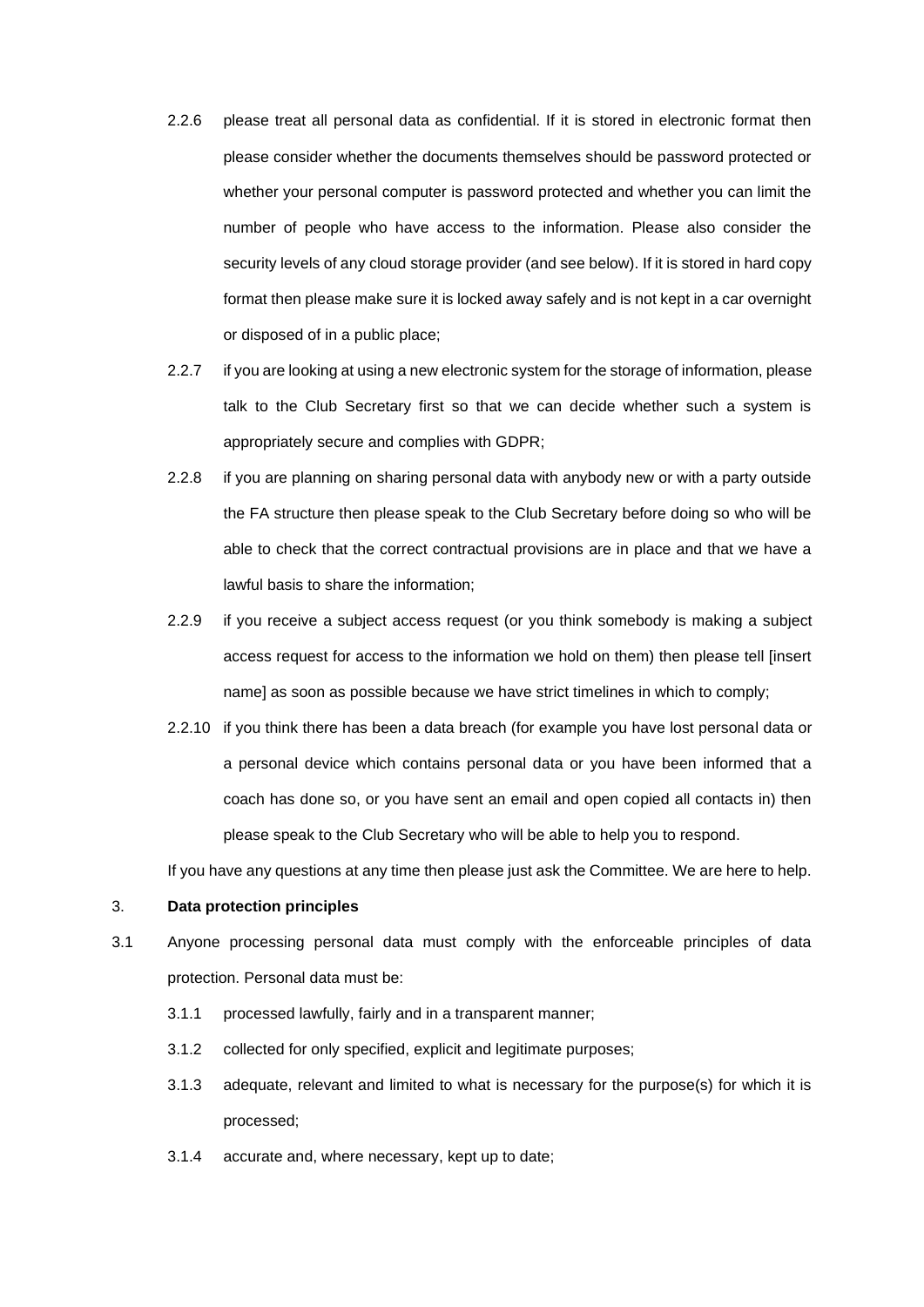- 3.1.5 kept in a form which permits identification of individuals for no longer than is necessary for the purpose(s) for which it is processed;
- 3.1.6 processed in a manner that ensures its security by appropriate technical and organisational measures to protect against unauthorised or unlawful processing and against accidental loss, destruction or damage;
- 3.2 We are responsible for and must be able to demonstrate compliance with the data protection principles listed above.

#### 4. **Fair and lawful processing**

- 4.1 This Policy aims to ensure that our data processing is done fairly and without adversely affecting the rights of the individual.
- 4.2 Lawful processing means data must be processed on one of the legal bases set out in the GDPR. When special category personal data is being processed, additional conditions must be met.

## 5. **Processing for limited purposes**

- 5.1 The Club collects and processes personal data. This is data we receive directly from an individual and data we may receive from other sources.
- 5.2 We will only process personal data for the purposes of the Club as instructed by the committee, the County FA or The FA, or as specifically permitted by the GDPR. We will let individuals know what those purposes are when we first collect the data or as soon as possible thereafter.
- 5.3 From the 20/21 Season onwards, the Club may be required to process personal data of players, parents and coaches to comply with new COVID-19 legislation and guidance designed to reduce the spread of infection and protect communities from risk of infection. This may involve complying with official, local test, track & protect initiatives led by public health agencies.

## 6. **Consent**

- 6.1 One of the lawful bases on which we may be processing data is the individual's consent.
- 6.2 An individual consents to us processing their personal data if they clearly indicate specific and informed agreement, either by a statement or positive action.
- 6.3 Individuals must be easily able to withdraw their consent at any time and withdrawal must be promptly honoured. Consents should be refreshed every season.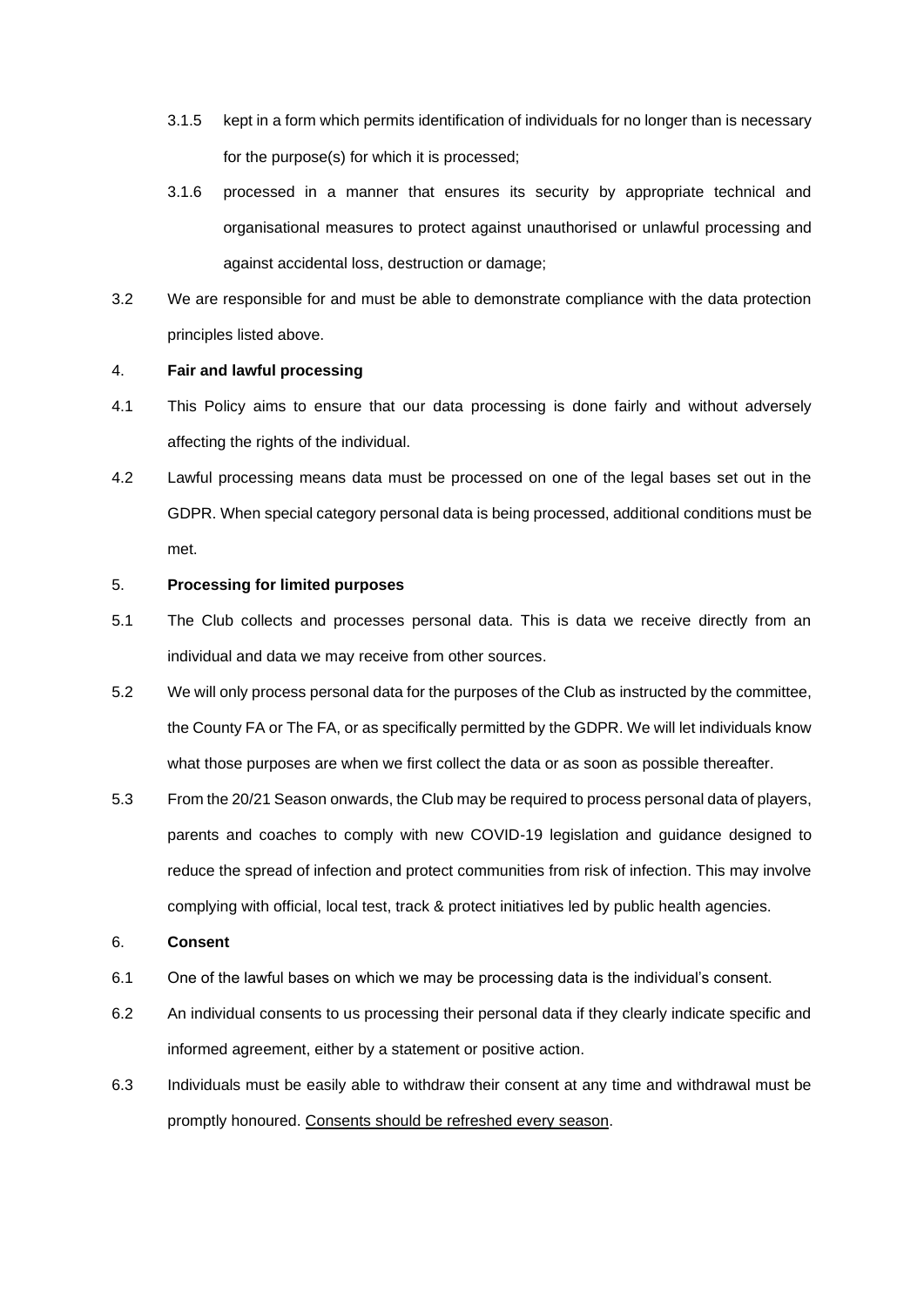- 6.4 Explicit consent is usually required for automated decision-making and for cross-border data transfers, and for processing special category personal data. Where children are involved then the consent must be in writing from parent/guardian
- 6.5 Where consent is our legal basis for processing, we will need to keep records of when and how this consent was captured.
- 6.6 Our Privacy Notice sets out the lawful bases on which we process data of our players and members.

## 7. **Notifying individuals**

- 7.1 Where we collect personal data directly from individuals, we will inform them about:
	- 7.1.1 the purpose(s) for which we intend to process that personal data;
	- 7.1.2 the legal basis on which we are processing that personal data;
	- 7.1.3 where that legal basis is a legitimate interest, what that legitimate interest is;
	- 7.1.4 where that legal basis is statutory or contractual, any possible consequences of failing to provide that personal data;
	- 7.1.5 the types of third parties, if any, with which we will share that personal data, including any international data transfers;
	- 7.1.6 their rights as data subjects, and how they can limit our use of their personal data;
	- 7.1.7 the period for which data will be stored and how that period is determined;
	- 7.1.8 any automated decision-making processing of that data and whether the data may be used for any further processing, and what that further processing is.
- 7.2 If we receive personal data about an individual from other sources, we will provide the above information as soon as possible and let them know the source we received their personal data from;
- 7.3 We will also inform those whose personal data we process that we, the Club are the data controller in regard to that data, and which individual(s) in the Club are responsible for data protection.

## 8. **Adequate, relevant and non-excessive processing**

8.1 We will only collect personal data that is required for the specific purpose notified to the individual.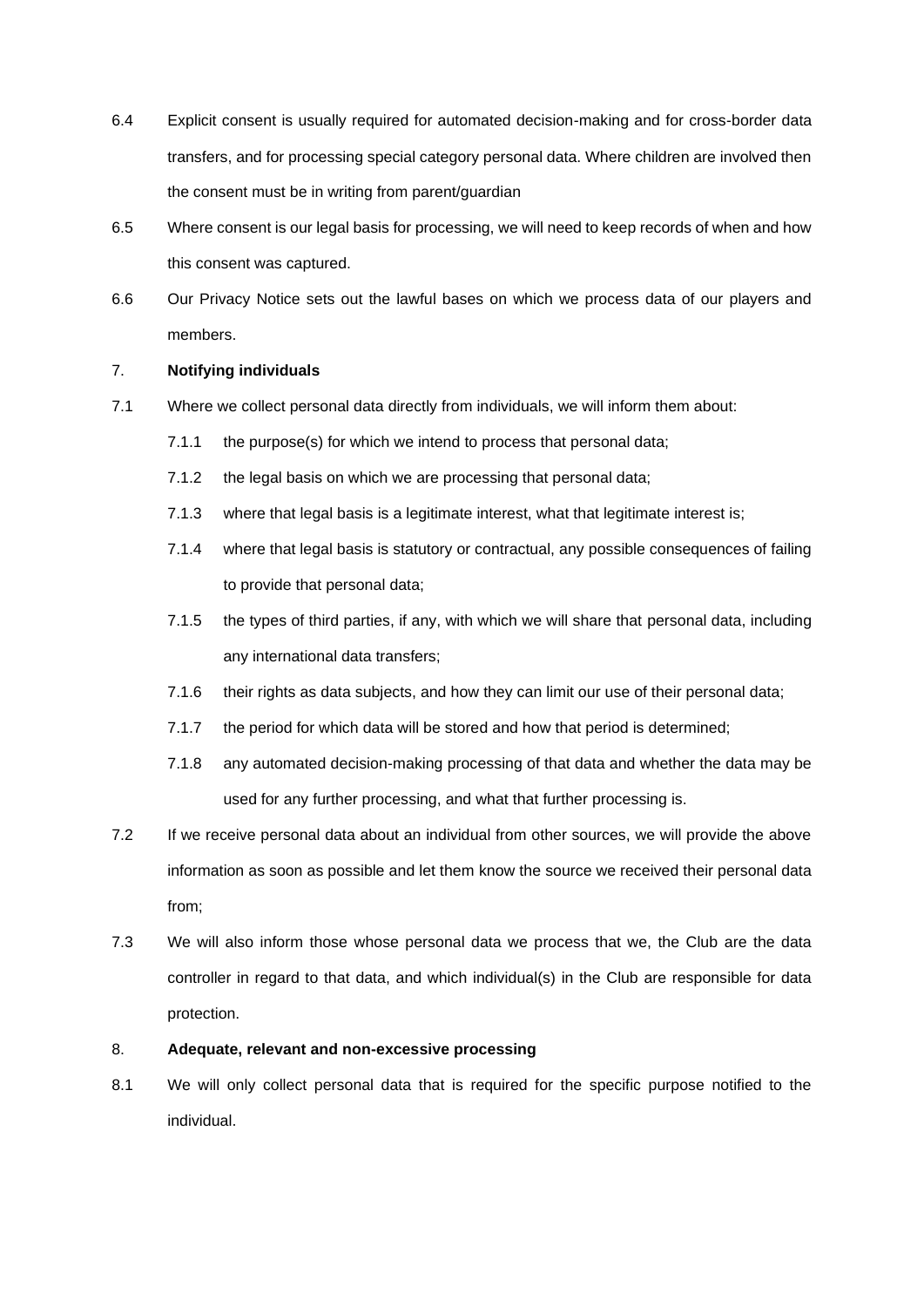- 8.2 You may only process personal data if required to do so in your official capacity with the Club. You cannot process personal data for any reason unrelated to your duties.
- 8.3 The Club must ensure that when personal data is no longer needed for specified purposes, it is deleted or anonymised.

#### 9. **Accurate data**

We will ensure that personal data we hold is accurate and kept up to date. We will check the accuracy of any personal data at the point of collection and at the start of each season. We will take all reasonable steps to destroy or amend inaccurate or out-of-date data.

## 10. **Timely processing**

We will not keep personal data longer than is necessary for the purpose(s) for which they were collected. We will take all reasonable steps to destroy or delete data which is no longer required, as per our Privacy Notice.

## 11. **Processing in line with data subjects' rights**

- 11.1 As data subjects, all individuals have the right to:
	- 11.1.1 be informed of what personal data is being processed;
	- 11.1.2 request access to any data held about them by a data controller;
	- 11.1.3 object to processing of their data for direct-marketing purposes (including profiling);
	- 11.1.4 ask to have inaccurate or incomplete data rectified;
	- 11.1.5 be forgotten (deletion or removal of personal data);
	- 11.1.6 restrict processing;
	- 11.1.7 data portability; and
	- 11.1.8 not be subject to a decision which is based on automated processing.
- 11.2 The Club is aware that not all individuals' rights are absolute, and any requests regarding the above should be immediately reported to the committee, and if applicable escalated to the County FA/ FA for guidance.

## 12. **Data security**

- 12.1 We will take appropriate security measures against unlawful or unauthorised processing of personal data, and against the accidental loss of, or damage to, personal data.
- 12.2 We have proportionate procedures and technology to maintain the security of all personal data.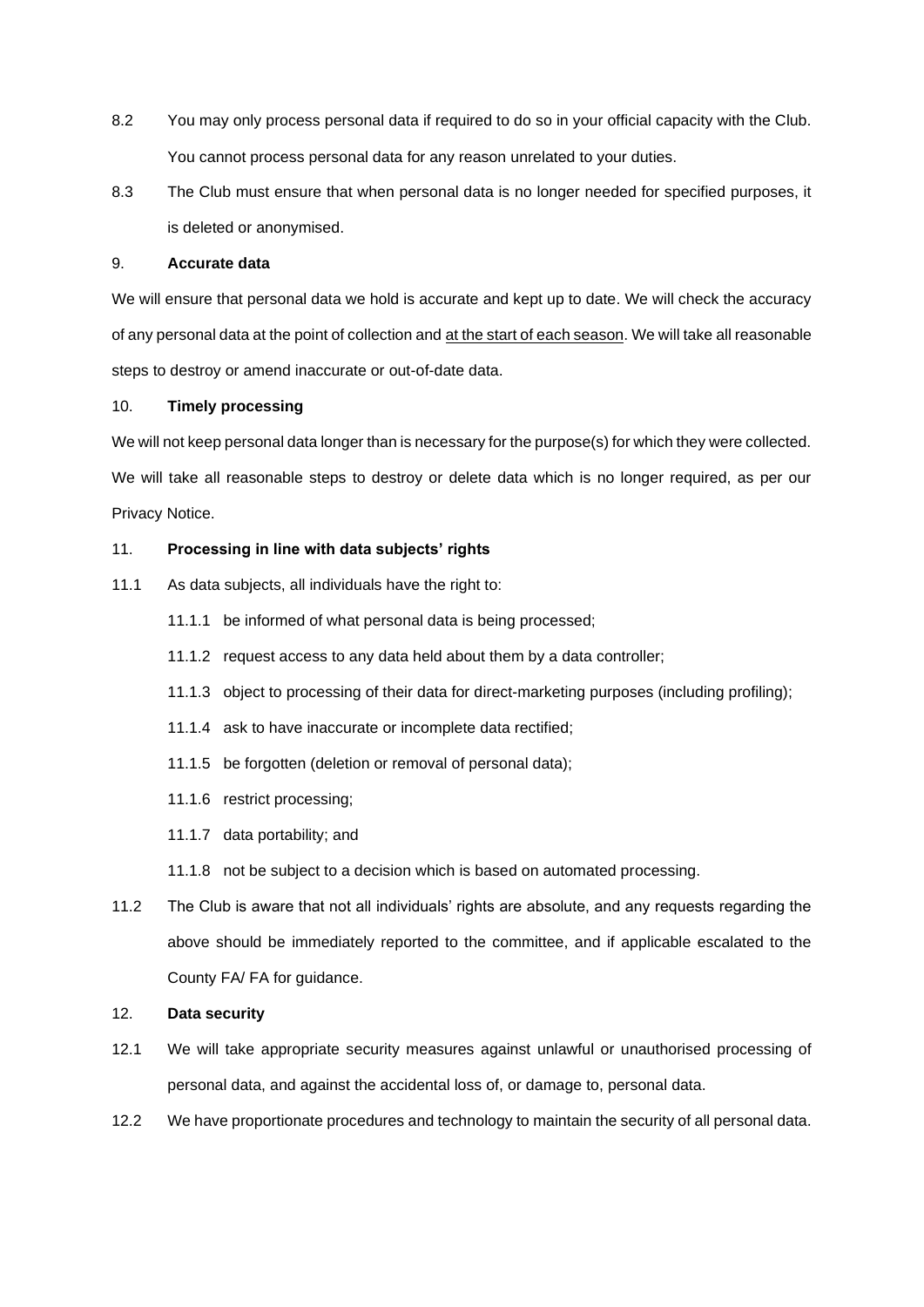- 12.3 Personal data will only be transferred to another party to process on our behalf (a **data processor**) where we have a GDPR-compliant written contract in place with that data processor.
- 12.4 We will maintain data security by protecting the confidentiality, integrity and availability of the personal data.
- 12.5 Our security procedures include:
	- 12.5.1 **Entry controls.** Any stranger seen in entry-controlled areas should be reported.
	- 12.5.2 **Secure desks, cabinets and cupboards.** Desks and cupboards should be locked if they hold personal data.
	- 12.5.3 **Methods of disposal.** Paper documents should be shredded. Digital storage devices should be physically destroyed.
	- 12.5.4 **Equipment.** Screens and monitors must not show personal data to passers-by, and should be locked when unattended. Excel spreadsheets will be password protected.
	- 12.5.5 **Personal Devices.** Anyone accessing or processing the Club's personal data on their own device, must have and operate a password only access or similar lock function, and should have appropriate anti-virus protection. These devices must have the Club's personal data removed prior to being replaced by a new device or prior to such individual ceasing to work with or support the Club.

#### 13. **Disclosure and sharing of personal information**

- 13.1 We share personal data with the County FA and The FA, and with applicable leagues using Whole Game System.
- 13.2 We may share personal data with third parties or suppliers for the services they provide, and instruct them to process our personal data on our behalf as data processors. Where we share data with third parties, we will ensure we have a compliant written contract in place incorporating the minimum data processer terms as set out in the GDPR, which may be in the form of a supplier's terms of service.
- 13.3 We may share personal data we hold if we are under a duty to disclose or share an individual's personal data in order to comply with any legal obligation, or in order to enforce or apply any contract with the individual or other agreements; or to protect our rights, property, or safety of our employees, players, other individuals associated with the Club or League or others.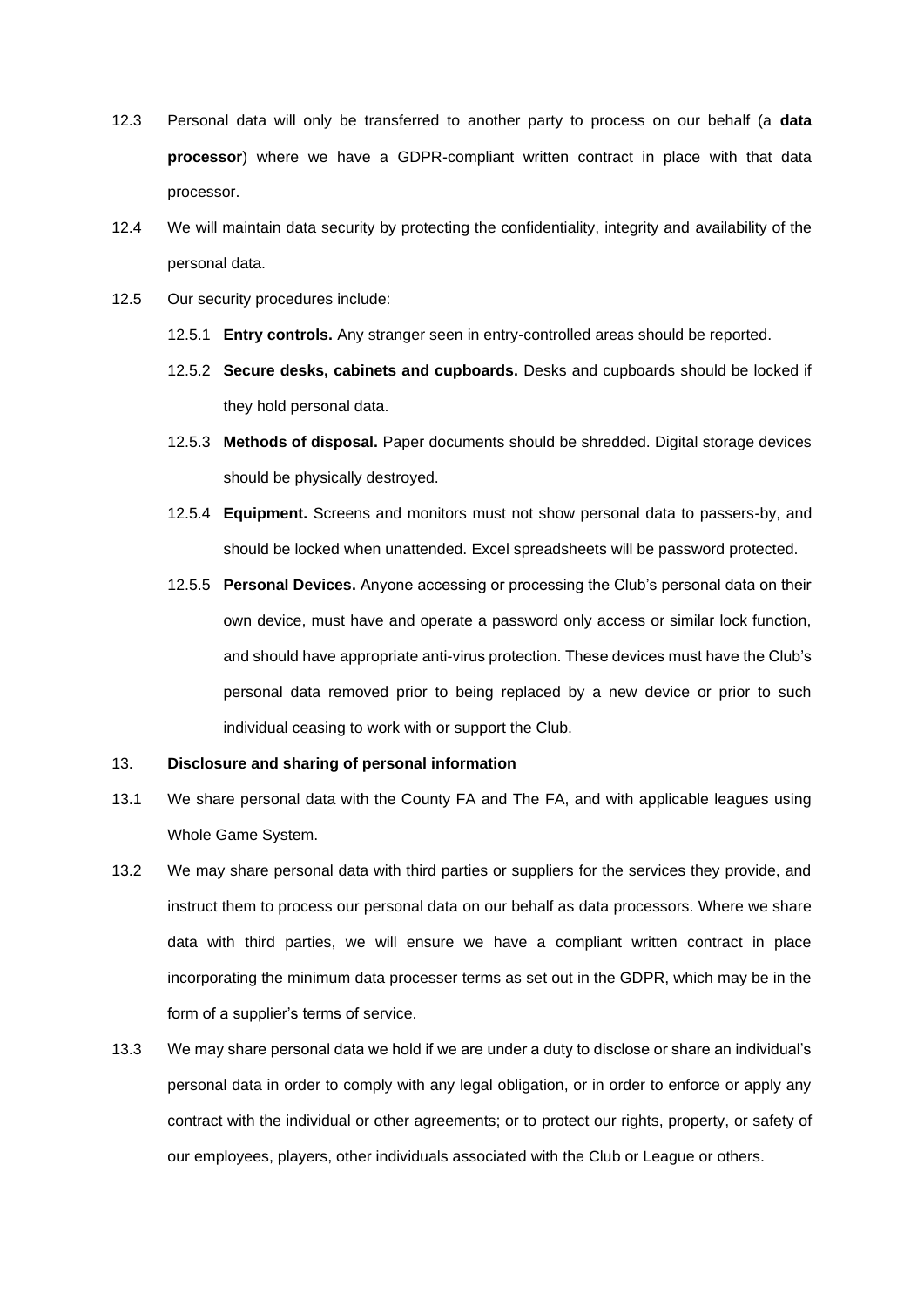#### 14. **Transferring personal data to a country outside the EEA**

We may transfer any personal data we hold to a country outside the European Economic Area (**EEA**), provided that one of the appropriate safeguards applies.

## 15. **Reporting a personal data breach**

- 15.1 In the case of a breach of personal data, we may need to notify the applicable regulatory body and the individual.
- 15.2 If you know or suspect that a personal data breach has occurred, inform a member of the committee immediately, who may need to escalate to the County FA/ FA as appropriate. You should preserve all evidence relating to a potential personal data breach.

## 16. **Dealing with subject access requests**

- 16.1 Individuals may make a formal request for information we hold about them. Anyone who receives such a request should forward it to the board/committee immediately, and where necessary escalated to the County FA/ FA for guidance. Nobody should feel bullied or pressured into disclosing personal information.
- 16.2 When receiving telephone enquiries, we will only disclose personal data if we have checked the caller's identity to make sure they are entitled to it.

## 17. **Accountability**

- 17.1 The Club must implement appropriate technical and organisational measures to look after personal data, and is responsible for, and must be able to demonstrate compliance with the data protection principles.
- 17.2 The Club must have adequate resources and controls in place to ensure and to document GDPR compliance, such as:
	- 17.2.1 providing fair processing notice to individuals at all points of data capture;
	- 17.2.2 training committee and volunteers on the GDPR, and this Data Protection Policy; and
	- 17.2.3 reviewing the privacy measures implemented by the Club

## 18. **Changes to this policy**

We reserve the right to change this policy at any time. Where appropriate, we will notify you by email.

• Additional GDPR resources, including a series of Frequently Asked Questions (FAQs), online training modules and fact sheets, are available on [Muckle's web-site.](https://www.muckle-llp.com/what-we-do/sports/the-football-association/gdpr-factsheets/)